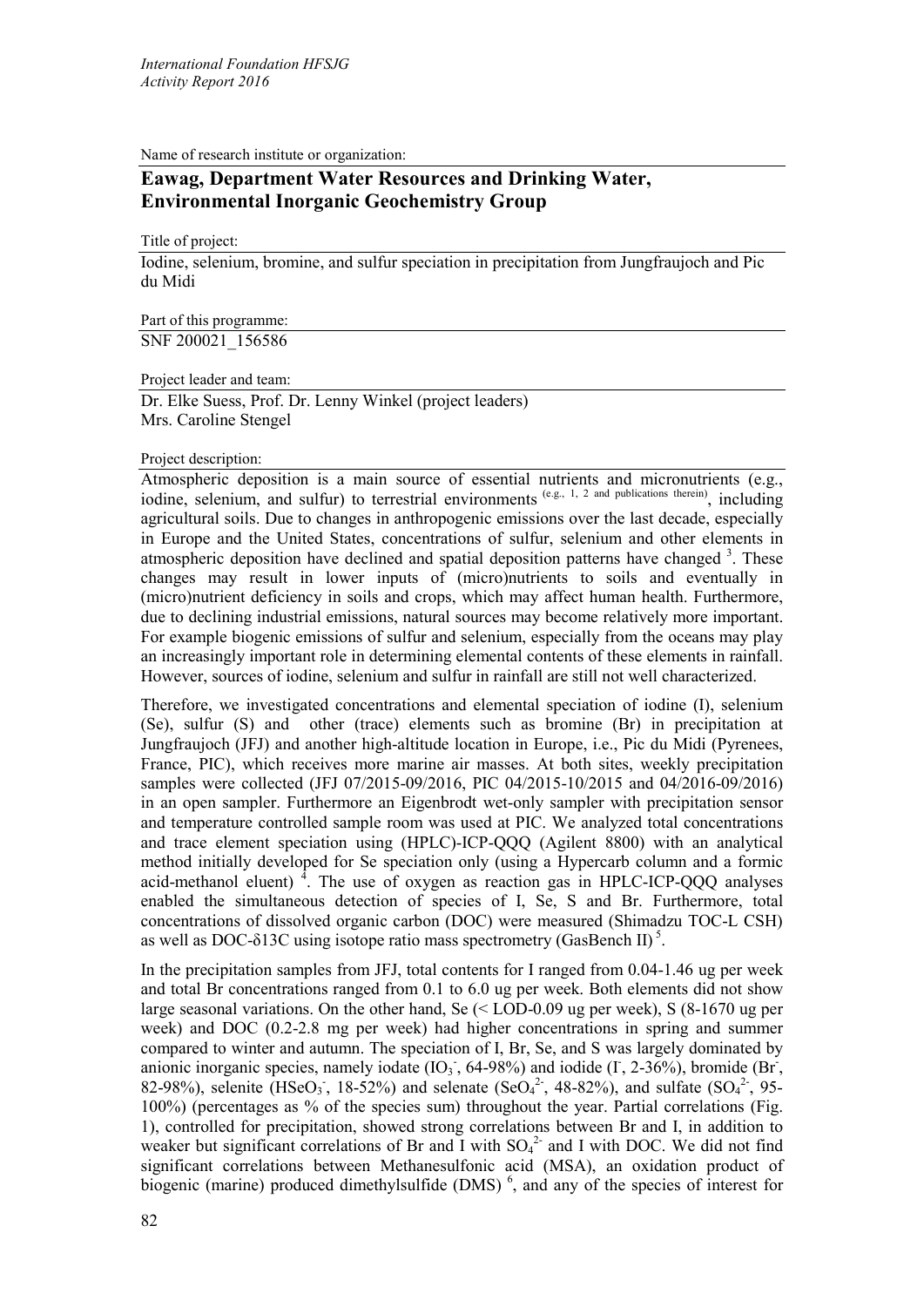this study (e.g. Br) at JFJ. On the contrary, at PIC we found a significant correlation between MSA and Br, which hints to the importance of Br-compounds in the formation of MSA as also suggested by Frege et al.<sup>7</sup>.

Further (statistical) analysis of the obtained data on total elemental concentrations, speciation and carbon isotopes is underway. It is expected that the results will be published in a peerreviewed journal in 2017.



*Figure 1. Partial correlations (p<sub>pc</sub>) with controls on precipitation for total bromine (Br), bromide (Br), total selenium (Se), total iodine (I), sulfate (SO<sub>4</sub><sup>2-</sup>), methanesulfonic acid (MSA), and dissolved organic carbon (DOC) in a precipitation time series at Jungfraujoch from July 2015 to September 2016. Scatter plots show seasonal data (green: spring, orange: summer, brown: autumn, and blue: winter). Significant correlations with p < 0.01 are marked \*\*.* 

References:

- (1) Fuge, R. and Johnson, C.C., Environ. Geochem. Health 1986, 8, 31 pp
- (2) Winkel, L.H.E. et al., Environ. Sci.Tech. 2012, 46, 571 pp
- (3) RoTAP, Contract Report to the Department for Environment, Food and Rural Affairs,
- Centre for Ecology & Hydrology, 2012
- (4) Dauthieu et al., J. Chrom. A. 2006, 1114, 34 pp
- (5) Lang, S. et al., Rapid Commun. Mass Spectrom. 2012, 26, 9 pp
- (6) Gondwe, M. et al., Global Biogeochem. Cyc. 2003, 17(2), 1056 pp
- (7) Frege, C. et al., Atmos. Chem. Phys. Discuss., 2016, doi: 10.5194/acp-2016-709